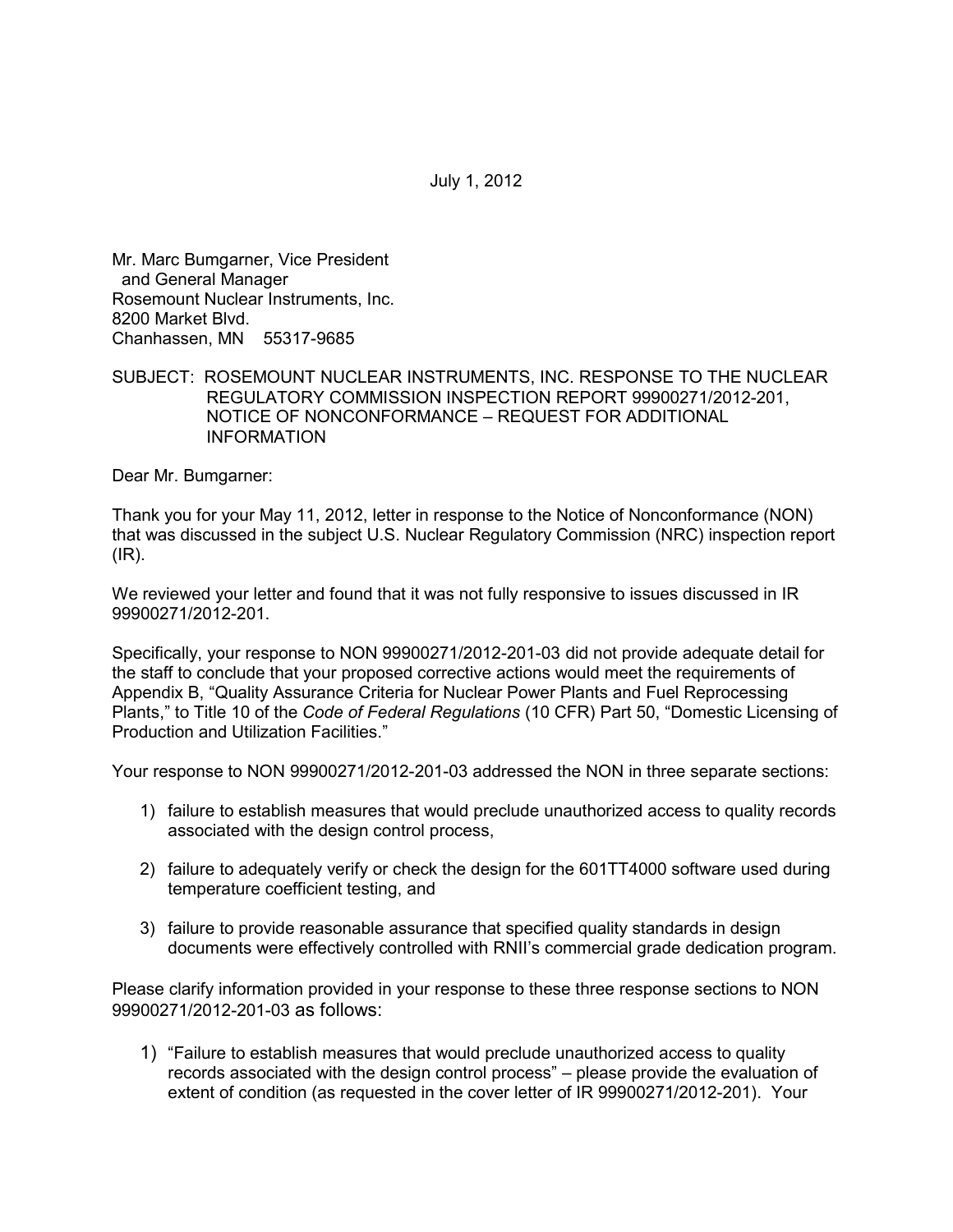# M. Bumgarner  $-2$  -

response should include an analysis of potential uncontrolled access to other quality records (examples include, but are not limited to: design records, testing records, procurement records, training records). Your response should provide sufficient detail to allow inspectors to conclude that modifications and deletions to these records have been and will be controlled. It appears from your explanation that only the three inspector identified examples were evaluated.

2) "Failure to adequately verify or check the design for the 601TT4000 software used during temperature coefficient testing" - please provide the evaluation of extent of condition and analysis of effects on components that have been shipped. Your response should include an assessment of potential inadequate verification for other testing software beyond the example provided by the inspection. If further examples are indentified, please address the potential impacts on shipped products. It appears from your explanation that only the 601TT4000 software example was evaluated.

Additionally, clarify and provide supporting documentation relating to how software requirements will be traceable throughout all the different phases of the software development lifecycle. The corrective steps provided in your response fail to provide enough detail to resolve inspector identified software requirements traceability issues at both the programmatic level and for the specific 601TT4000 software case. Please include a copy of CAPA-NC000677 with your response.

3) "Failure to provide reasonable assurance that specified quality standards in design documents were effectively controlled with RNII's commercial grade dedication program" - please provide the evaluation of extent of condition and analysis of effects on components that have been shipped for failures in your commercial grade dedication process to perform technical evaluations. Your response should include an assessment of potential inadequate technical evaluations during commercial grade dedication activities for other dedicated commercial components. It appears from your explanation that only the inspector identified examples were evaluated.

Additionally, regarding verification of material substitutions made by a supplier of printed circuit boards (second instance in report), please clarify and provide supporting documentation regarding "passive electrical component" failures. It is unclear from your response if a failure of these "passive" devices would prevent the transmitter from performing its intended safety function. If so, these components are subject to the requirements of Appendix B to 10 CFR 50. If not, please provide any engineering evaluations/justification supporting your conclusions.

Further, regarding verification of the fill oil used in the transmitters. During the inspection the inspectors understood that there were multiple oils used in your transmitters and the selection of the oil was based on the service application. As such, the inspectors remain concerned that your commercial grade dedication process for the oil adequately verifies the fill oil has identical characteristics to the oil environmentally qualified for "harsh environment." We understand you test the transmitters over their normal range of operation as part of the manufacturing process. However, the conditions of the "harsh environment" are not simulated during your current testing. Given that the oil is a commercial product, and as such may be subject to changes without your awareness, please clarify how your dedication process provides reasonable assurance that the fill oil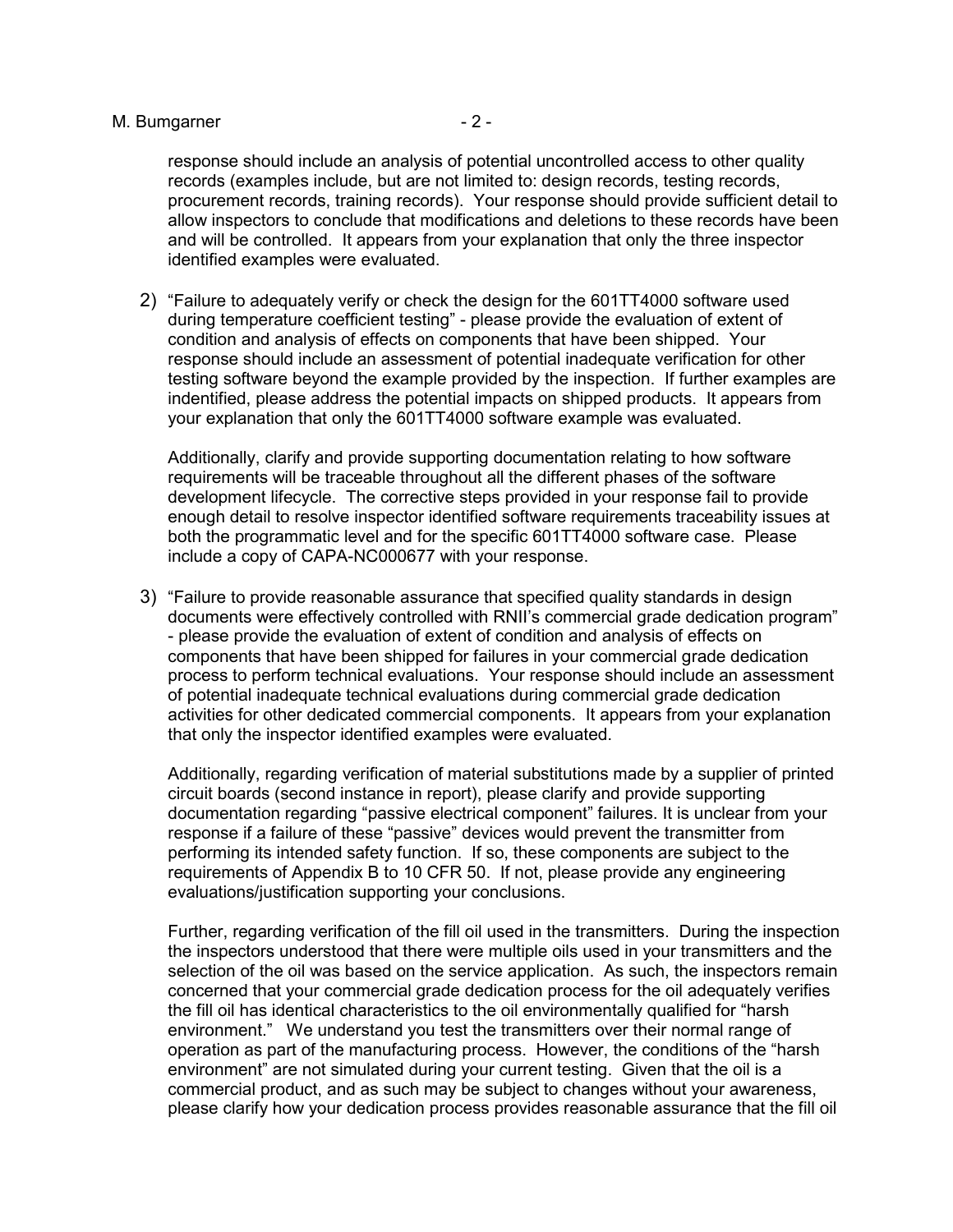#### M. Bumgarner - 3 -

used during manufacturing will have equivalent performance with the fill oil used during baseline qualification. This would include meeting any baseline requirements for radiation, aging, seismic, and extended temperature and pressure envelopes which are currently not tested as part of manufacturing. Please include your assessment of how your methodology would detect changes to the formulation, including changes in additives or the introduction of contaminates, that might impact the oil's performance in "harsh environment." Your response should provide sufficient detail to allow inspectors to conclude that your dedication of the current dielectric oil provides reasonable assurance that the oil has equivalent performance to the baseline qualification oil for the entire "harsh environment" qualification envelope. Please also provide a copy of CAPA-NC000683 with your response.

In accordance with Title 10 of the *Code of Federal Regulation* (10 CFR) 2.390 "Public Inspections, Exemptions, Requests for Withholding," of the NRC's "Rules of Practice, "a copy of this letter, its enclosure(s), and your response will be made available electronically for public inspection in the NRC Public Document Room or from the NRC's Agencywide Documents Access and Management System, accessible from the NRC Web site at http://www.nrc.gov/reading-rm/adams.html. To the extent possible, your response should not include any personal privacy, proprietary, or safeguards information so that it can be made available to the Public without redaction. If personal privacy or proprietary information is necessary to provide an acceptable response, then please provide a bracketed copy of your response that identifies the information that should be protected and a redacted copy of your response that deletes such information. If you request that such material is withheld from public disclosure, you must specifically identify the portions of your response that you seek to have withheld and provide in detail the bases for your claim (e.g., explain why the disclosure of information will create an unwarranted invasion of personal privacy or provide the information required by 10 CFR 2.390(b) to support a request for withholding confidential commercial or financial information). If safeguards information is necessary to provide an acceptable response, please provide the level of protection described in 10 CFR 73.21 "Protection of Safeguards Information: Performance Requirements."

Please contact Mr. George Lipscomb at (301) 415-6838 or via electronic mail at George.Lipscomb@nrc.gov, if you have any questions or need assistance regarding this matter.

Sincerely,

## */RA/*

Richard A. Rasmussen, Chief Electrical Vendor Branch Division of Construction Inspection and Operational Programs Office of New Reactors

Docket No. 99900271